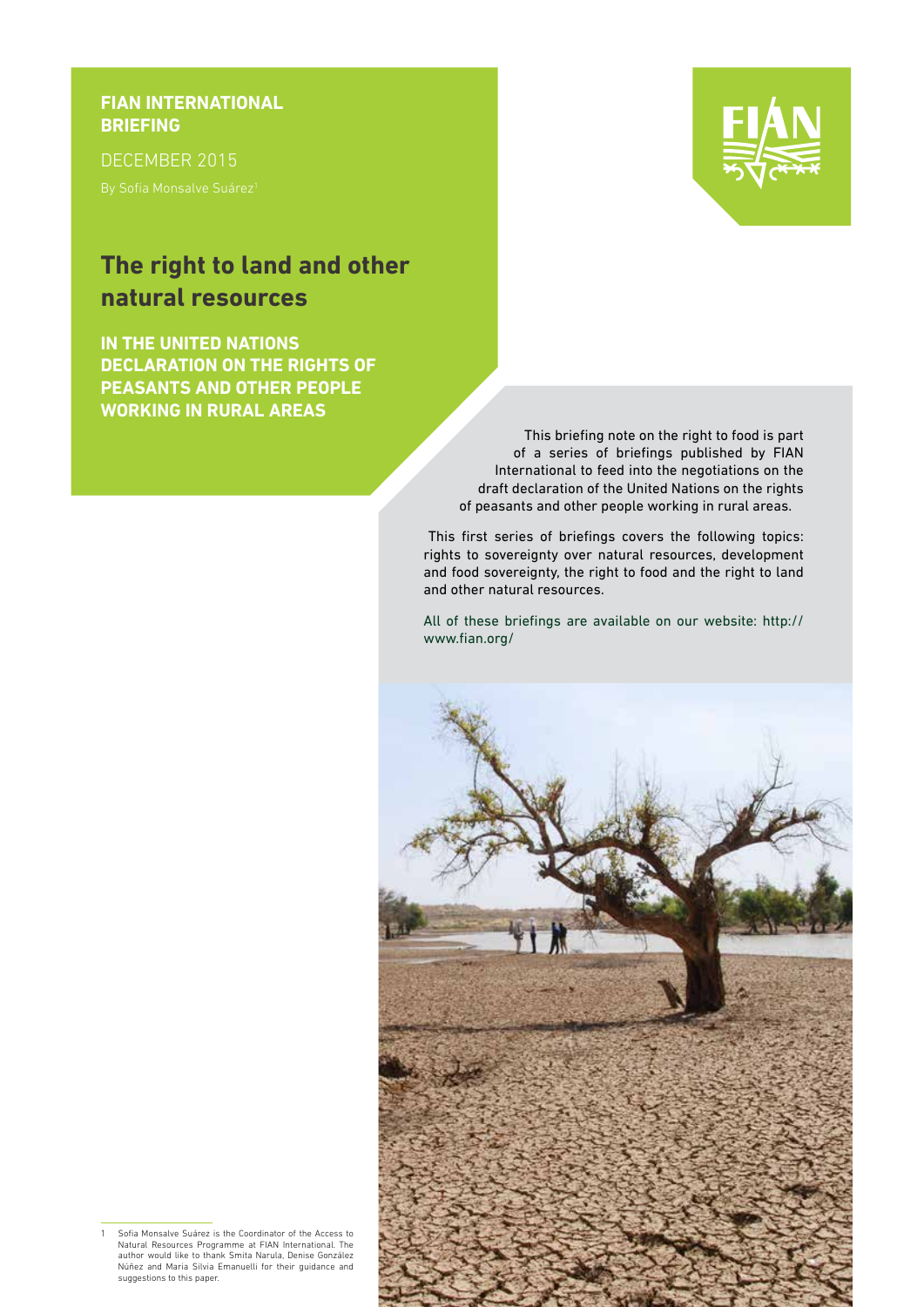# **1. WHAT IS THE RIGHT TO LAND AND TO OTHER NATURAL RESOURCES?**



The new advanced version of the draft UN declaration defines the right to land and to other natural resources of peasants and other people working in rural areas as the right to the lands, water bodies, coastal seas, fisheries, pastures and forests which peasants and other people working in rural areas need in order to make from them an adequate standard of living, to have a place to live in security, peace and dignity and to develop their cultures.<sup>1</sup>

This definition contains several elements which need to be highlighted:

The right to land and natural resources is as much a collective right as an individual right. Indeed, in many parts of the world, land and natural resources are commons whose use, access and management are socially defined and organized in a collective way. Thus, the collective dimension is crucial in order to effectively secure the individual enjoyment of this right.

The right to land and natural resources must be understood in a **holistic way.** Natural resources and their uses are interconnected. In some contexts such as the Latin American one, this holistic relationship between people and their bio-ecological environment is expressed through the concept of "territory".

Similarly, land and natural resources fulfil multiple functions which are closely related to the realization of multiple human rights. Rural people need land and natural resources in order to make from them an adequate standard of living, to have a place to live in security, peace and dignity, to attain the highest standard of health and to develop their cultures including their spiritual relationship with nature.

The right to land and natural resources contains both freedoms and entitlements. The freedoms include the right to maintain existing access to, use and management of land and natural resources necessary for the realization of the rights to an adequate standard of living, to health and to participate in cultural life. The freedoms also include the right to be free from interference, such as the right to be free from forced evictions or from contamination and destruction of water bodies and fisheries.

The entitlements include: i) the right to tenure, use and management systems which ensure non-discriminatory, equitable and sustainable access to, and use and management of land and natural resources for all rural people; ii) the right to restitution and return to the lands and natural resources of which rural people were arbitrarily or unlawfully deprived; and iii) the right to redistribution of land and natural resources in order to facilitate broad and equitable access, including equal access of men and women; iv) the right to preferential access (i.e., small-scale fishers have preferential access to fish in waters under national jurisdiction); and the right to be given priority to landless peasants and other rural workers in the allocation of public lands, fisheries and forests.

<sup>1</sup> Article 19 of the new advanced version of the draft UN declaration prepared by the Chair of the Open-Ended Intergovernmental Working Group of the Human Rights Council.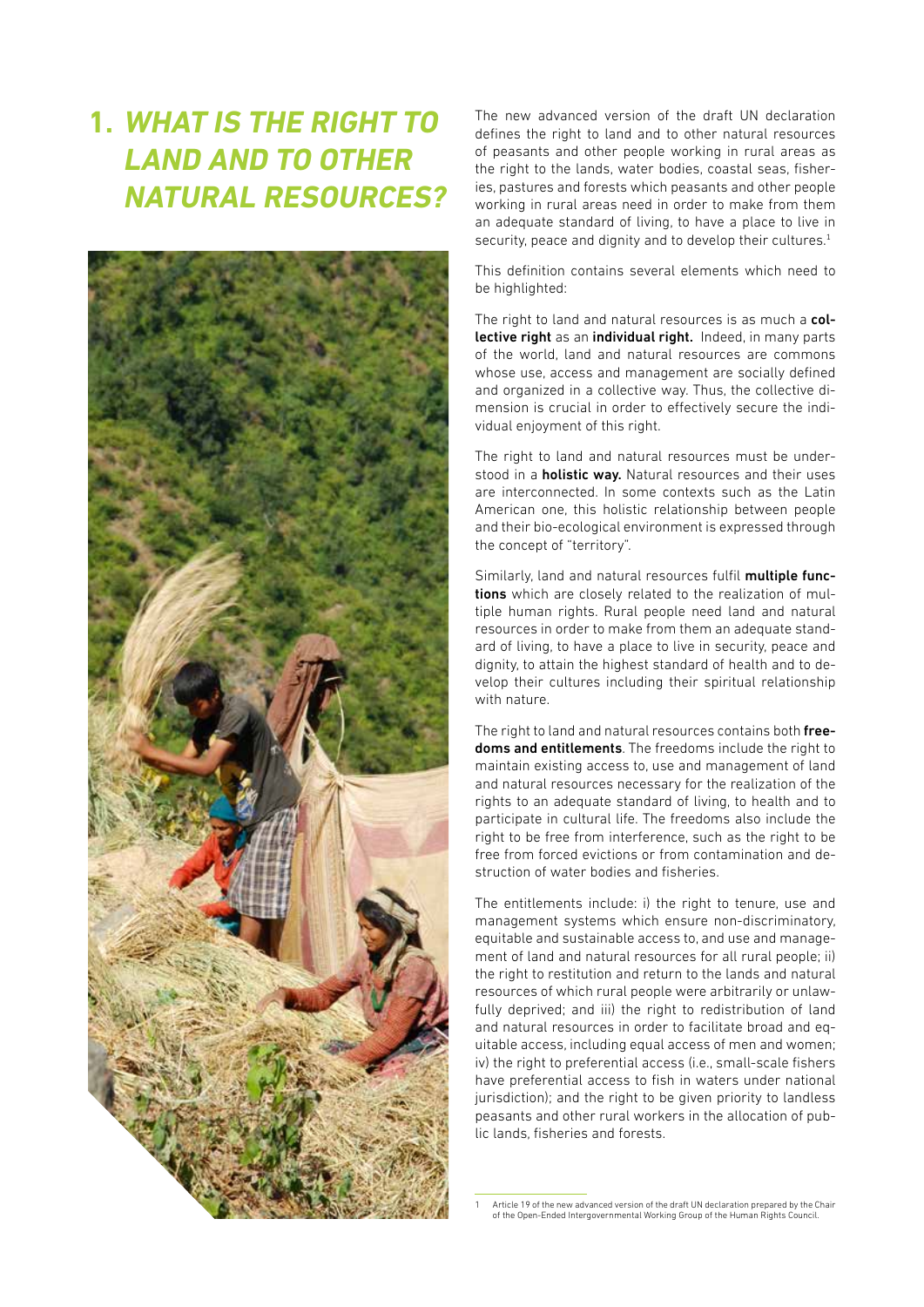# **2. WHAT ARE STATES' OBLIGATIONS UNDER THIS RIGHT?**

Under the Declaration, States have an immediate obligation to ensure that the right to land and natural resources is exercised without discrimination. Therefore, States have to remove and prohibit all forms of discrimination related to the tenure, use and management systems of land and natural resources. States must also give special attention to groups which have been traditionally discriminated such as women, Dalits, nomadic pastoralists, landless peasants and workers, people using and managing natural resources in customary systems, and to marginalized groups within rural communities, among others. States must also refrain from taking measures that would cause the enjoyment of the right to land and natural resources to regress.

States have the **obligation to respect** the right to land and natural resources. They must refrain from interfering directly or indirectly with the enjoyment of this right. This obligation includes, inter alia, recognizing and respecting customary rights and the natural commons; and refraining from forced evictions or any practice or activity that destroys or arbitrarily impairs existing access to, use and management of land and natural resources.

States have the **obligation to protect** the right to land and natural resources. They must prevent third parties from interfering in any way with the enjoyment of this right. Third parties include individuals, groups, corporations and other entities as well as agents acting under their authority. The obligation to protect includes, inter alia, adopting the necessary and effective legislative and other measures to regulate third parties and to restrain and sanction, for example, third parties promoting or participating in forced evictions, dispossessing women of their rights, encroaching on customary rights, or polluting and destroying natural resources. States must also ensure that the rules and mechanisms governing access to natural resources do not operate in discriminatory ways or lead to concentrating control of natural resources in few hands.

States have the **obligation to fulfil** the right to land and natural resources. They have to provide access to land and natural resources by implementing, inter alia, an agrarian and/or aquatic reform when individuals and communities live in poverty due to a lack or an insufficient access to land and natural resources; or by prioritizing the allocation of public lands, water bodies, fisheries and forests to marginalized groups; or by restituting lands and natural resources to marginalized people whose lands and natural resources were unlawfully taken from them. States have to facilitate the sustainable use of natural resources by, inter alia, adopting policies and measures for strengthening the natural resources based livelihoods of people and the long-term conservation of land and other natural resources including through agro-ecology. States have the obligation to ensure the conditions for re-generation of biological and other natural capacities and cycles.

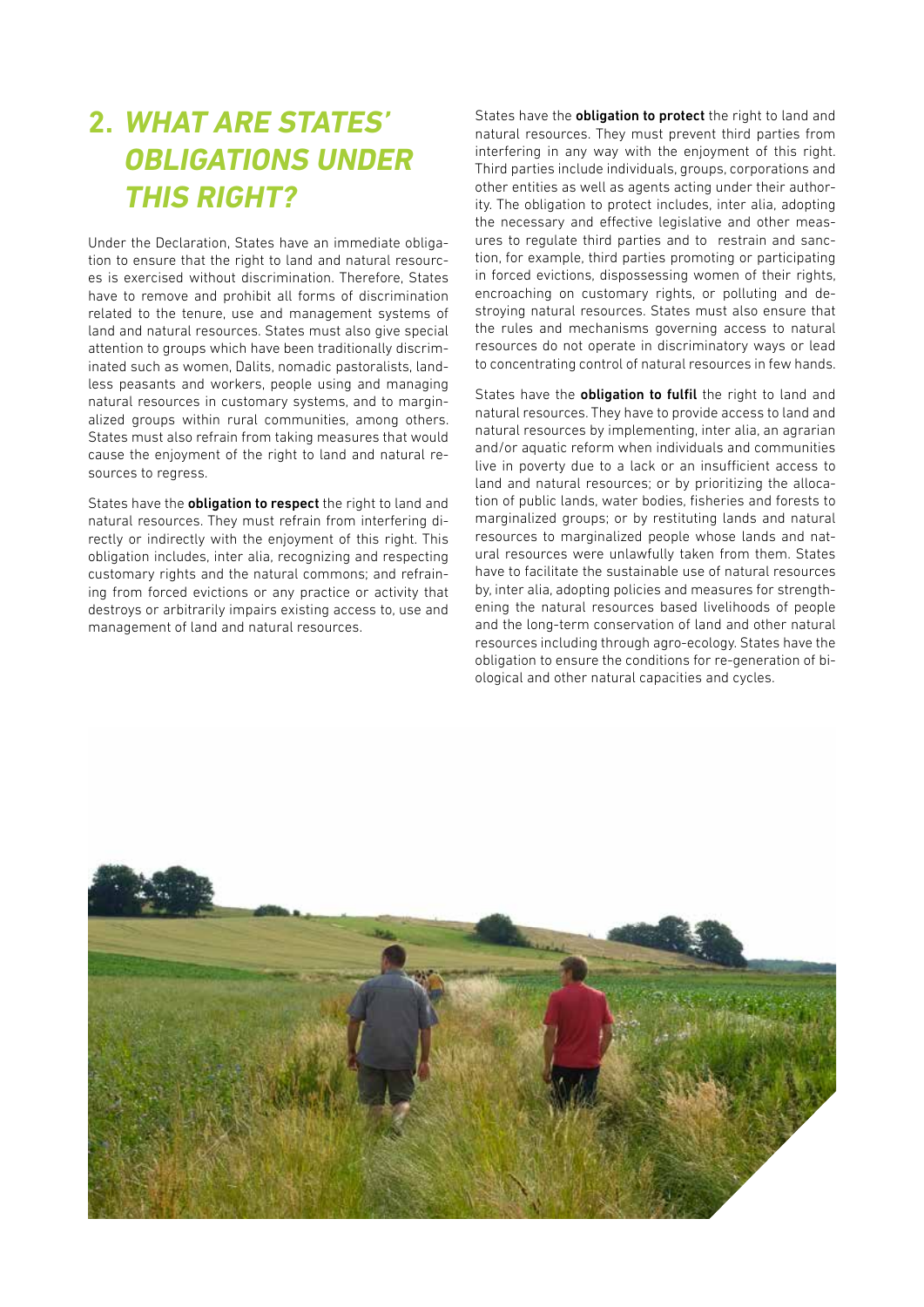# **3. WHAT ARE THE SOURCES SUPPORTING THE RECOGNITION OF THIS RIGHT?**

Article 19 on the right to land and natural resources of the new advanced version of the draft UN declaration builds to a large extent on the interpretative developments and the concluding observations on States' reporting issued by the UN Committee on Economic, Social and Cultural Rights (CESCR)<sup>2</sup> and the Special Procedures of the Human Rights Council.<sup>3</sup> The language of Article 19 strongly borrows from the right to land and territory of indigenous peoples as recognized in international human rights law<sup>4</sup> and from already agreed language contained in guidelines which have been adopted in intergovernmental negotiations under the auspices of the FAO<sup>5</sup> and the UN Committee on World Food Security<sup>6</sup>.

The definition of this right as drafted in Article 19 borrows from Article 26.1 of the UN Declaration on the Rights of Indigenous Peoples<sup>7</sup> and from CESCR's General Comments  $N^{\circ}$  4<sup>8</sup> on the right to adequate housing,  $N^{\circ}$  12<sup>9</sup> on the right to adequate food and  $N^{\circ}$  21<sup>10</sup> on the right of everyone to take part in cultural life.

2 General Comment 4 on the right to adequate housing: para. 8 (a) on the legal security of tenure & (e) on accessibility. General Comment 7 on forced evictions: para.2 on the obligation to be protected against unfair evictions, para.9 on the security of tenure to occupiers of house and land & para.16 on adequate alternative housing, resettlement or access to productive land. General Comment 12 on the right to adequate food: para.12 on availability, para.13 on accessibility & para. 26 on the need to prevent discrimination in access to food or resources for food. General Comment 15 on the right to water: para. 16 (c) establishing that 'no household should be denied the right to water on the grounds of their housing or land status.' & General Comment 21 on the right to take part in cultural life: para.15 (b) on access to know and understand his or her own culture and that of others, in order to inter alia, 'follow a way of life associated with the use of cultural goods and resources such as land...', para.36 on the right of indigenous peoples to lands, territories and resources traditionally owned occupied, used or acquired & para.50 (c) on the obligation to respect and protect from illegal or unjust exploitation of lands, territories and resources. Moreover, CESCR has issued concluding observations with relation to land to approximately 50 countries since 2001. See Human Rights Index of the Office of the High Commissioner for Human Rights. http://uhri.ohchr.org/en

3 Report of the Special Rapporteur on the realization of economic, social and cultural rights, Danilo Türk. UN Document E/CN.4/Sub.2/1990/19. Report of the Special Rapporteur on the right to adequate housing, Miloon Kothari, UN Document E/CN.4/2005/48. Report of the Special Rapporteur on the right to adequate food, Jean Ziegler. UN Document A/57/356. Report of the Special Rapporteur on the right to adequate food, Olivier de Schutter, UN Document A/65/281. Basic Principles and Guidelines on Development-Based Evictions and Displacement, UN Document A/HRC/4/18. Housing and property restitution in the context of the return of refugees and internally displaced persons. Final report of the Special Rapporteur, Paulo Sérgio Pinheiro. Principles on housing and property restitution for refugees and displaced persons. UN Document E/CN.4/ Sub.2/2005/17.

- 4 Article 13-16 of the ILO Convention 169, Indigenous and Tribal Peoples Convention. Articles 10, 25-30, 32 of the UN Declaration on the Rights of Indigenous Peoples.
- Voluntary Guidelines to support the progressive realization of the right to adequate food in the context of national food security, 2004. Voluntary Guidelines for Securing Sustainable Small-scale Fisheries in the Context of Food Security and Poverty Eradication. FAO's Committee on Fisheries, 2014.
- 6 Voluntary Guidelines on the responsible governance of tenure of land, fisheries and forests in the context of national food security, 2012
- 7 "Indigenous peoples have the right to the lands, territories and resources which they have traditionally owned, occupied or otherwise used or acquired."
- 8 Paragraph 7: "In the Committee's view, the right to housing should not be interpreted in a narrow or restrictive sense which equates it with, for example, the shelter provided by merely having a roof over one's head or views shelter exclusively as a commodity. Rather it should be seen as the right to live somewhere in security, peace and dignity.
- 9 Paragraph 12: "Availability refers to the possibilities either for feeding oneself directly from productive land or other natural resources" […].
- 10 Paragraph 13: "The Committee considers that culture […] encompasses, inter alia, ways of life, language, oral and written literature, music and song, non-verbal communication, religion or belief systems, rites and ceremonies, sport and games, methods of production or technology, natural and man-made environments, food, clothing and shelter and the arts, customs and traditions through which individuals, groups of individuals and communities express their humanity and the meaning they give to their existence, and build their world view representing their encounter with the external forces affecting their lives. Culture shapes and mirrors the values of well-being and the economic, social and political life of individuals, groups of individuals and communities.

Paragraph 19.3 of the new advanced version—which concerns security of tenure, the recognition of customary tenure and other tenure rights not currently protected by law, the protection against forced evictions and the recognition and protection of the natural commons and their related systems of collective use and management—borrows language from paragraphs 4.4, 5.3 and 8.3 of the Voluntary Guidelines on the responsible governance of tenure of land, fisheries and forests in the context of national food security.<sup>11</sup>

Paragraphs 19.4 and 19.5 on the protection of the right to land in cases of war and conflict, as well as on restitution and return are largely based on the Principles on Housing and Property Restitution for Refugees and Displaced Persons (Pinheiro Principles) and the AU Convention for the Protection and Assistance of Internally Displaced Persons in Africa (Kampala Convention).<sup>12</sup>

Paragraph 19.6 on redistributive reforms for social, economic and environmental reasons draws on guideline 5.7 of the FAO Voluntary Guidelines for Securing Sustainable Small-scale Fisheries in the Context of Food Security and Poverty Eradication; and on guidelines 15.1, 15.3 and 8.7 of the Voluntary Guidelines on the responsible governance of tenure of land, fisheries and forests in the context of



- 11 Paragraph 4.4: "Based on an examination of tenure rights in line with national law, States should provide legal recognition for legitimate tenure rights not currently pro-tected by law. […]". Paragraph 5.3: "States should ensure that policy, legal and organizational frameworks for tenure governance recognize and respect, in accordance with national laws, legitimate tenure rights including legitimate customary tenure rights that are not currently protected by law; and facilitate, promote and protect the exercise of tenure rights. Frameworks should reflect the social, cultural, economic and environmental significance of land, fisheries and forests. States should provide frameworks that are non-discriminatory and promote social equity and gender equality. Frameworks should reflect the interconnected relationships between land, fisheries and forests and their uses, and establish an integrated approach to their administration." Paragraph 8.3: "Noting that there are publicly-owned land, fisheries and forests that are collectively used and managed (in some national contexts referred to as commons), States should, where applicable, recognize and protect such publicly-owned land, fisheries and forests and their related systems of collective use and management, including in processes of allocation by the State."
- 12 Principle 2.1: "All refugees and displaced persons have the right to have restored to them any housing, land and/or property of which they were arbitrarily or unlawfully deprived, or to be compensated for any housing, land and/or property that is factually impossible to restore as determined by an independent, impartial tribunal." Principle 5.1: "Everyone has the right to be protected against being arbitrarily displaced from his or her home, land or place of habitual residence." Principle 5.2: "States should incorporate protections against displacement into domestic legislation, consistent with international human rights and humanitarian law and related standards, and should extend these protections to everyone within their legal jurisdiction or effective control." Principle 5.3: "States shall prohibit forced eviction, demolition of houses and destruction of agricultural areas and the arbitrary confiscation or expropriation of land as a punitive measure or as a means or method of war.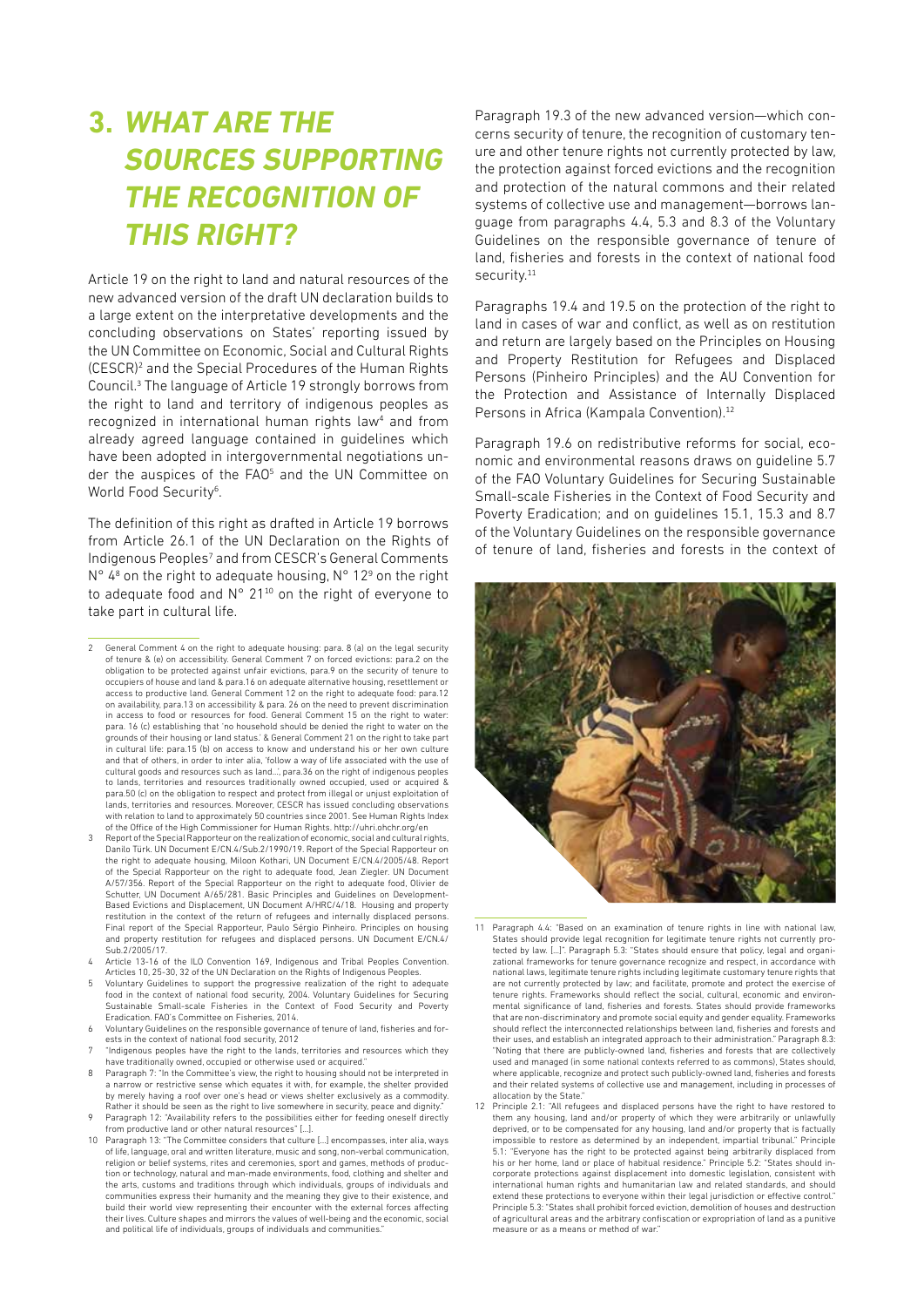national food security.13

The new advanced version does not refer to the social function of land and property which exists in several countries. Even though redistributive reforms for social, economic and environmental reasons are listed as part of State's obligations under Article 19, there is no explicit mention of agrarian reform as has been elaborated by the Special Rapporteurs on the Right to Food<sup>14</sup> and as included in the Peasants' Charter<sup>15</sup> and the final declaration of the International Conference on Agrarian Reform and Rural Development.



13 Guideline 5.7 of the Voluntary Guidelines for Securing Sustainable Small-scale Fisheries in the Context of Food Security and Poverty Eradication: "Taking due account of Art. 6.18 of the Code, States should where appropriate grant preferential access of small-scale fisheries to fish in waters under national jurisdiction, with a view to achieving equitable outcomes for different groups of people, in particular vulnerable groups. Where appropriate, specific measures, inter alia, the creation and enforcement of exclusive zones for small-scale fisheries, should be considered. Small-scale fisheries should be given due consideration before agreements on resource access are entered into with third countries and third parties." Guideline 5.8: "States should adopt measures to facilitate equitable access to fishery resources for small-scale fishing communities, including, as appropriate, redistributive reform, taking into account the provisions of the Voluntary Guidelines on Responsible Governance of Tenure of Land, Fisheries and Forests in the Context of National Food Security."

Guideline 15.1 of the Voluntary Guidelines on Responsible Governance of Tenure of Land, Fisheries and Forests: "Redistributive reforms can facilitate broad and equitable access to land and inclusive rural development. In this regard, where appropriate under national contexts, States may consider allocation of public land, voluntary and market based mechanisms as well as expropriation of private land, fisheries or forests for a public purpose." Guideline 15.3: "In the national context and in accordance with national law and legislation, redistributive reforms may be considered for social, economic and environmental reasons, among others, where a high degree of ownership concentration is combined with a significant level of rural poverty attributable to lack of access to land, fisheries and forests respecting, in line with the provisions of Section 15, the rights of all legitimate tenure holders. Redistributive reforms should guarantee equal access of men and women to land, fisheries and forests." Guideline 8.7: "[…] Policies for allocation of tenure rights should be consistent with broader social, economic and environmental objectives. Local communities that have traditionally used the land, fisheries and forests should receive due consideration in the reallocation of tenure rights. Policies should take into account the tenure rights of others and anyone who could be affected should be included in the consultation, participation and decision-making processes. Such policies should ensure that the allocation of tenure rights does not threaten the livelihoods of people by depriving them of their legitimate access to these resources.

# **4. WHY IS IT IMPORTANT TO RECOGNIZE THIS RIGHT IN THE DECLARATION?**

#### *Because of the alarming de facto situation:*

The way land and natural resources are distributed, used, controlled and managed is increasingly becoming an issue of great concern in both developing and industrialized countries. Human rights issues as well as issues related to food and energy security, climate change, environmental sustainability and rapid urbanization are at the core of this growing concern. According to a report of the High Commissioner for Human Rights, "between 280 million and 300 million people worldwide have been affected by development-related displacement over the past 20 years; in other words, every year 15 million people are forced to leave their homes and land to make way for large development and business projects, such as the construction of hydroelectric dams, mines and oil and gas installations, or luxury resorts for tourism." <sup>16</sup> The High Commissioner also estimates that at the end of 2012 45.2 million people were forcibly displaced due to armed conflict and natural disasters.<sup>17</sup>

For rural people the risk of dispossession and displacement from the lands and natural resources upon which they depend for their subsistence and livelihood is growing: international investments flowing into the energy sector, infrastructure, agribusiness, nature conservation and carbon sequestration projects, urbanization and industrialization are seeking to control ever bigger shares of land, water, fisheries and forests. Global data shows that increasing land concentration is a source of great concern.<sup>18</sup>

Moreover, human rights defenders working on land, natural resources and environmental issues are often harassed, persecuted, arbitrarily imprisoned and even killed for defending the right to land and natural resources of their communities. According to the Special Rapporteur on the Situation of Human Rights Defenders, they are the second most vulnerable group of human rights' defenders. <sup>19</sup>

<sup>14</sup> Report of the UN Special Rapporteur on the right to food, Mr. Jean Ziegler, UN Document E/ CN.4/2001/53 , para. 40 (a). Report of the UN Special Rapporteur on the right to food, Mr. Jean Ziegler, UN Document E/CN.4/2006/44, para. 24., Report of the UN Special Rapporteur on the right to food, Mr. Olivier De Schutter, UN Document A/HRC/9/23 , para 22.

<sup>15</sup> The Peasants' Charter. The Declaration of Principles and Programme of Action of the World Conference on Agrarian Reform and Rural Development. FAO Rome 1981.

<sup>16</sup> High Commissioner for Human Rights, ECOSOC Substantive session of 2014 New York, 23 June-18 July 2014. Item 17 (g) of the provisional agenda Social and hu-man rights questions: human rights http://www.un.org/ga/search/view\_doc. asp?symbol=E%2F2014%2F86. Paragraph 5.

<sup>17</sup> Ibidem. Paragraph 7.

<sup>18</sup> For example, in the EU 27 69% of all farms work less than 5 ha of agricultural land. 'In 2010, the top 3% of farms controlled half of the total UAA in the EU-27, while 80% of farms, all below 10 ha, controlled only 12% of the total UAA (EU 2012). According to the EUROSTAT (2011)…large farms make up only 0.6% of all European Farms yet they control one-fifth of the total UAA in Europe.' See, European Parliament (EP) study Extent of farmland grabbing in the EU (IP/B/AGRI/IC/2014-069) & European Economic and Social Committee, NAT/632 Land grabbing- a warning for Europe and a threat to family farming, 21 January 2015, par.3.3. GRAIN has also issued a report on the global distribu-tion of agricultural land per-region (Africa, Asia-Pacific, Latin America & the Caribbean, North America and Europe) based on national census data. See, GRAIN Hungry for land: Small farmers feed the world with less than a quarter of all farmland May 2014. Also see, HLPE, Land tenure and international investments in agriculture a report by the High Level Panel of Experts on Food Security and Nutrition of the Committee on World Food Security, Rome 2011

<sup>19</sup> See Report of the UN Special Representative on Human Rights Defenders, Ms Hina Jilani. UN Document A/HRC/4/37, para 38-47 and the report of the former Special Rapporteur on the Situation of Human Rights Defenders, Ms Margaret Sekaggya, UN Document A/HRC/19/55.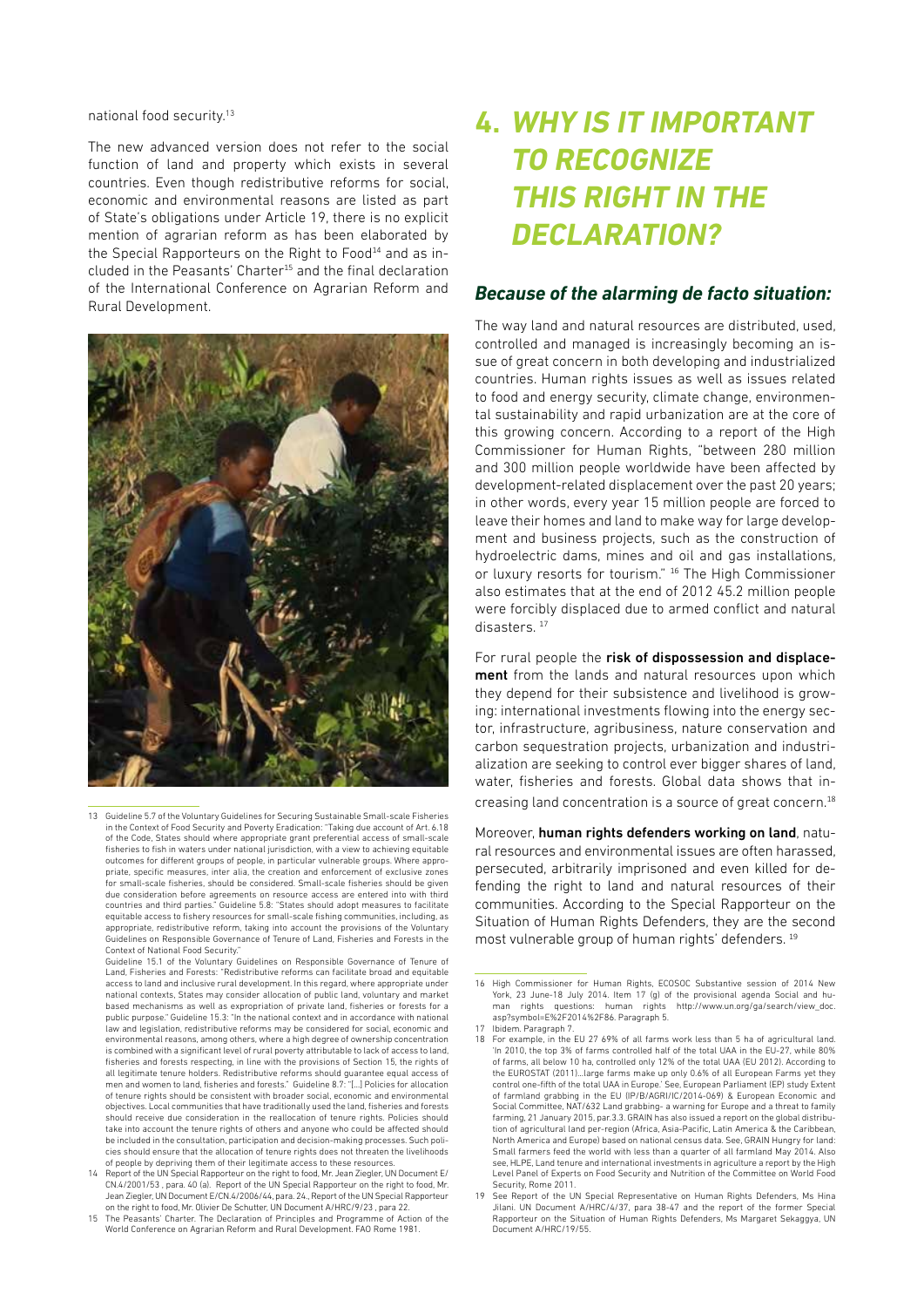Specifically recognizing and implementing the right to land and natural resources for peasants and rural communities supports the realization of human rights and supports the achievement of development and poverty eradication goals. It also promotes security and stability.

### *Because of the existence of a normative gap in international human rights law*

To date, international human rights law guarantees limited land rights. States cannot arbitrarily deprive people of their property, nor can they evict settled communities that rely on a piece of land but lack legal title to it, without meeting certain conditions.<sup>20</sup> The right to property, however, applies to land owners thus leaving landless people and those without formalized land rights without protection. And the bar against evictions can easily be circumvented as States have broad discretion to determine whether the conditions justifying evictions have been met. Ultimately, these protections are largely procedural in nature and do not offer substantive guarantees.<sup>21</sup>

Land as a substantive human right has largely been developed with regard to the rights of indigenous peoples who are guaranteed the right to land and territories which they have traditionally occupied. There exists, therefore, a normative gap in international human rights law that leaves vulnerable non-indigenous rural communities who lack substantive guarantees but for whom access to land is central to their identity and essential to their survival.

Although non-indigenous communities cannot directly claim the right to land, they can seek recourse through a multitude of other human rights such as the rights to food, housing, health and an adequate standard of living.<sup>22</sup>

The protection provided by these corollary rights, however, is also limited. The legal interpretation of the right to food, for example, leaves open whether people feed themselves through direct cultivation of lands or through an income and food distribution system. This flexible interpretation has been misused to justify removing people from their lands – particularly when they do not have formalized land rights - with the reasoning that they are not using land 'sufficiently/efficiently/sustainably' and that their right to food would be 'better realized' through income gained from promised jobs—which rarely materialize— or through corporate social responsibility/safety net schemes which are simply charity.

A similar problem exists with regard to the right to housing. This right goes beyond the mere buildings which shelter people. It is a right to live in a place in peace, security and dignity. This implies that the right to housing also covers the lands and natural resources upon which people's livelihoods depend.<sup>23</sup> Nevertheless, rural communities are vulnerable to losing their communal lands, forests, fisheries or their grazing and seasonally used lands particularly when they do not have formalized but customary or informal rights over them. In processes of resettlement they are usually not compensated for the loss of these resources.<sup>24</sup>

In sum, non-indigenous rural communities who depend on land for their survival are in a vulnerable position, legally and otherwise. Narula therefore notes that "international human rights law must evolve from an instrumentalist approach toward the development of a substantive right to land for those whose very survival depends on it. […] if access to land continues to be given primarily instrumental consideration—as an asset that serves as a gateway to the realization of other rights—then states can continue to undermine land access by claiming that there are other means to satisfy these corollary rights."<sup>25</sup>

There is, in the end, an urgent need to recognize the right to land of peasants, nomadic pastoralists, fishing communities and other people working in rural areas in order to protect in particular their communal and traditionally used lands and connected natural resources.

### *Because land and natural resources have an inalienable character for peasants and other people living in rural areas*

Human rights are generally defined as inalienable rights, or as the rights without humans would lose their character as humans.

The identity of peasants, fishers, pastoralists, indigenous peoples, rural workers and the social fabric of their communities are deeply intertwined with the land, the sea, the rivers, the forests where they live. When a woman peasant loses her land, she loses her identity as peasant woman; when a fisher community loses its land-sea access, they lose their identity as fishers. The fact that without land and other natural resources rural people would lose their specific identity as pastoralists, peasants, and indigenous peoples means that land and other natural resources are inalienable to the rights-holders of this declaration. The recognition of land as a human right in international human rights law follows from this characteristic.



<sup>23</sup> General Comment No.7, Forced evictions, and The Right to Adequate Housing (Sixteenth session, 1997), UN Doc. E/1998/22. Para. 10. General Comment No.4, The Right to Adequate Housing (Sixteenth session, 1991), UN Doc. E/1992/23. Para. 8 (a) & (e), 24 Rolf Künnemann and Sofía Monsalve Suárez (2013): International Human Rights and

<sup>20</sup> General Comment No.7, Forced evictions, and the right to adequate housing (Sixteenth session, 1997), UN Doc. E/1998/22.

<sup>21</sup> Narula, Smita, the Global Land Rush: Markets, Rights, and the Politics of Food (2013). Stanford Journal of International Law, Vol. 49, No. 1, p. 101, 2013; NYU School of Law, Public Law Research Paper No. 13-42. Available at SSRN: http://ssrn.com/ab-stract=2294521 P.170-171. U.N. treaty bodies and special procedure mandate holders have stressed that secure and stable access to land is essential to the realization of numerous human rights, including the right to food, water, adequate housing, health, and the right to an adequate standard of living.

<sup>22</sup> U.N. treaty bodies and special procedure mandate holders have stressed that secure and stable access to land is essential to the realization of numerous human rights, including the right to food, water, adequate housing, health, and the right to an adequate standard of living.

Governing Land Grabbing: A View from Global Civil Society, Globalizations, 10:1, P. 130. 25 Narula, Smita, The Global Land Rush, P.170-171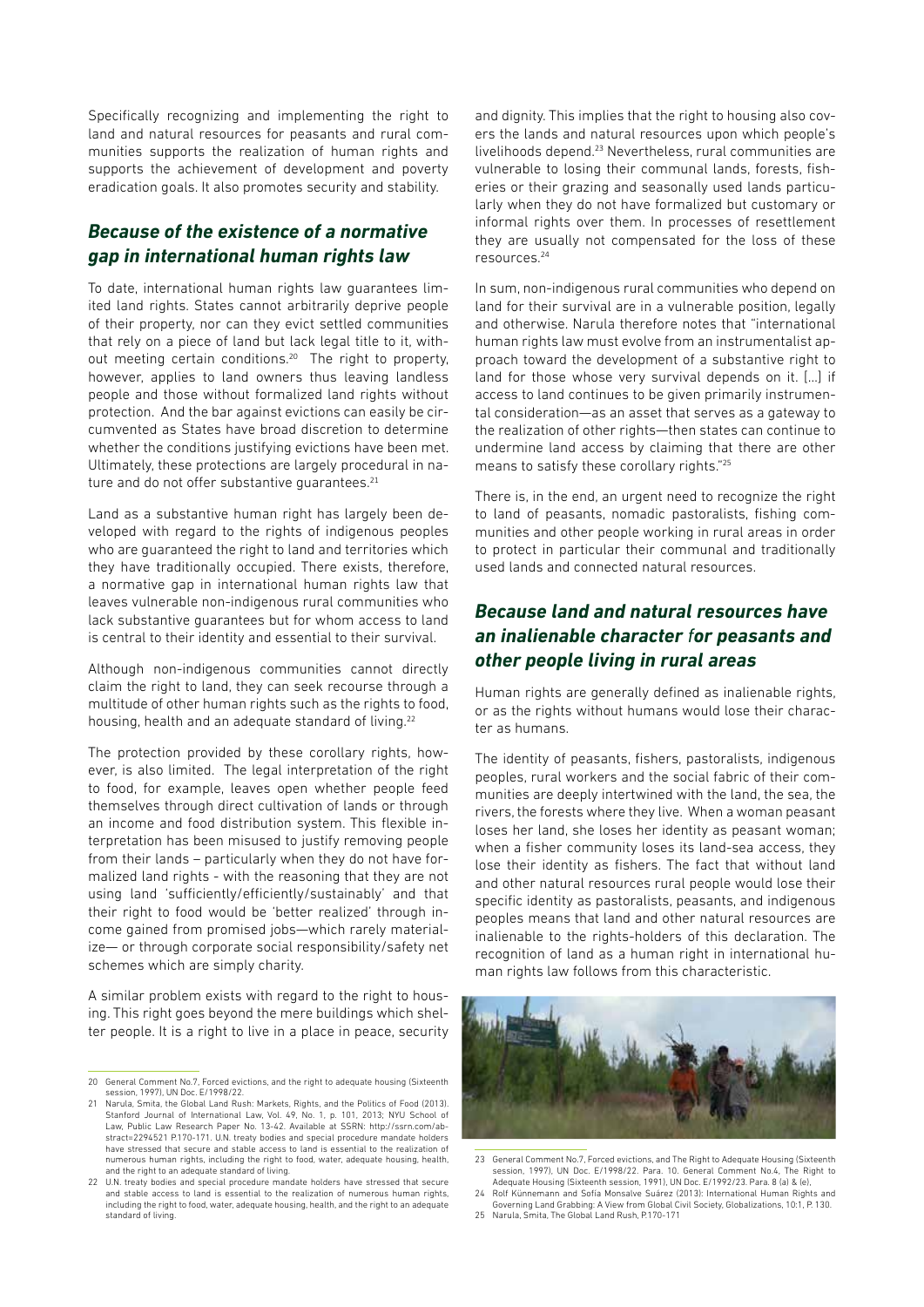### *Because the right to land and natural resources is indispensable to ensure the human dignity of peasants, women and men, and other people working in rural areas*

 Land and natural resources are indispensable for the human dignity of peasants, small-scale fishers, pastoralists and indigenous peoples. When they do not have access to and control over these resources, they are vulnerable to oppression, discrimination and exploitation putting thus at risk their human dignity.<sup>26</sup> In cases of dispossession and displacement, providing food aid and alternative shelter is not enough to protect the human dignity of those affected. Land and the relationship with nature itself are therefore deeply intertwined with the human dignity of those living in rural areas.

### *United Nations draft declaration on the rights of peasants and other people working in rural areas (advanced version of 27/01/2015)27 – Extract*

#### Article 19 – Right to land and other natural resources

- 1. Peasants and other people living in rural areas have the right, individually or collectively, to the lands, water bodies, coastal seas, fisheries, pastures and forests which they need in order to make from them an adequate standard of living, to have a place to live in security, peace and dignity and to develop their cultures.
- 2. States shall remove and prohibit all forms of discrimination related to land tenure rights, including those resulting from change of marital status, lack of legal capacity, and lack of access to economic resources. In particular, States shall ensure equal tenure rights for women and men, including the right to inherit and bequeath these rights.
- 3. States shall provide legal recognition for land tenure rights, including customary land tenure rights, not currently protected by law. All forms of tenure, including tenancy, must provide all persons with a degree of tenure security which guarantees legal protection against forced evictions. States shall recognize and protect the natural commons and their related systems of collective use and management.
- 4. Peasants and other people working in rural areas have the right to be protected against being arbitrarily displaced from their lands and other natural resources or place of habitual residence. States shall incorporate protections against displacement into domestic legislation, consistent with international human rights and humanitarian law standards. States shall prohibit forced



eviction, demolition of houses, destruction of agricultural areas and the arbitrary confiscation or expropriation of land and other natural resources as a punitive measure or as a means or method of war.

- 5. Peasants and other people working in rural areas have the right to return to the land and have restored access to natural resources of which they were arbitrarily or unlawfully deprived, or to receive just and fair compensation when their return is not possible. States shall restore access to land and other natural resources to those that have been displaced by natural disasters and/or armed conflict.
- 6. States shall grant preferential access of small-scale fishers to fish in waters under national jurisdiction. States shall carry out redistributive reforms for social, economic and environmental reasons in order to facilitate broad and equitable access to land and other natural resources, particularly to the youth, and inclusive rural development. Redistributive reforms must guarantee equal access of men and women to land, fisheries and forests. Landless peasants and other rural workers should be given priority in the allocation of public lands, fisheries and forests.
- 7. States shall adopt measures for the long-term conservation and sustainable use of land and other natural resources including through agro-ecology; and ensure the conditions for re-generation of biological and other natural capacities and cycles.

<sup>26</sup> The inherent dignity of all members of the human family is recognized in the Preamble and Article 1 of the 1948 Universal Declaration of Human Rights. Article 22 adds that every person is entitled to the realization of economic, social and cultural rights indispensable for his dignity.

<sup>27</sup> Available on the website: http://www.ohchr.org/EN/HRBodies/HRC/RuralAreas/ Pages/2ndSession.aspx